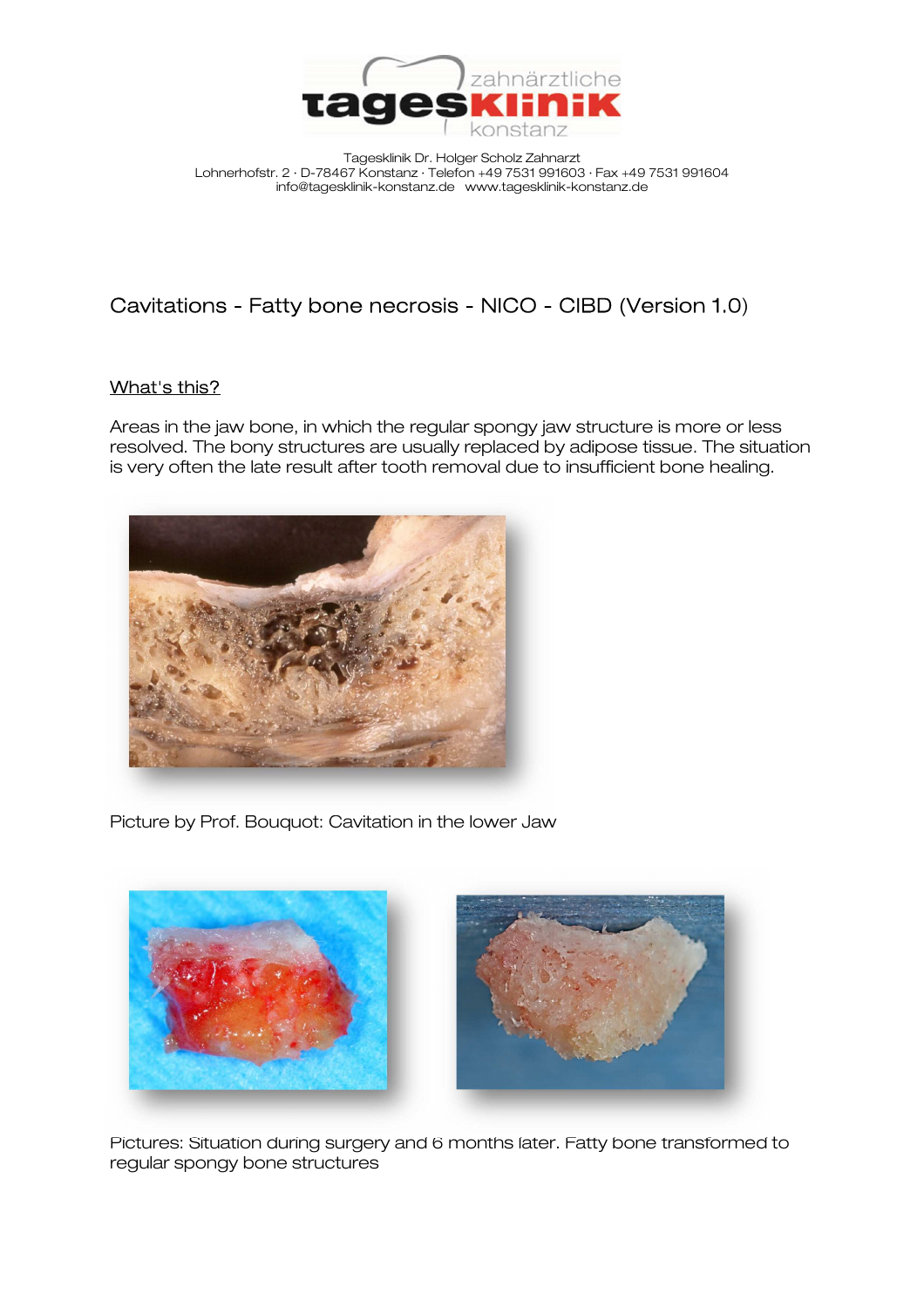

#### Why should treatment take place?

In our measurements, we always find increased values on different heavy metals. This is not surprising, because fatty tissue stores many toxins. We always recommend our patients to reduce stresses that are reducible in order to avoid chronic diseases.

In these areas, chemical messengers have been found which can elicit or augment inflammations, as well as messengers which are also found in various tumors, e.g. breast cancer.



Picture by Dr. Lechner: Laboratory findings of the tissue from a jaw necrosis. Detection of numerous immunological messengers, e.g. RANTES and his scientific paper on this topic.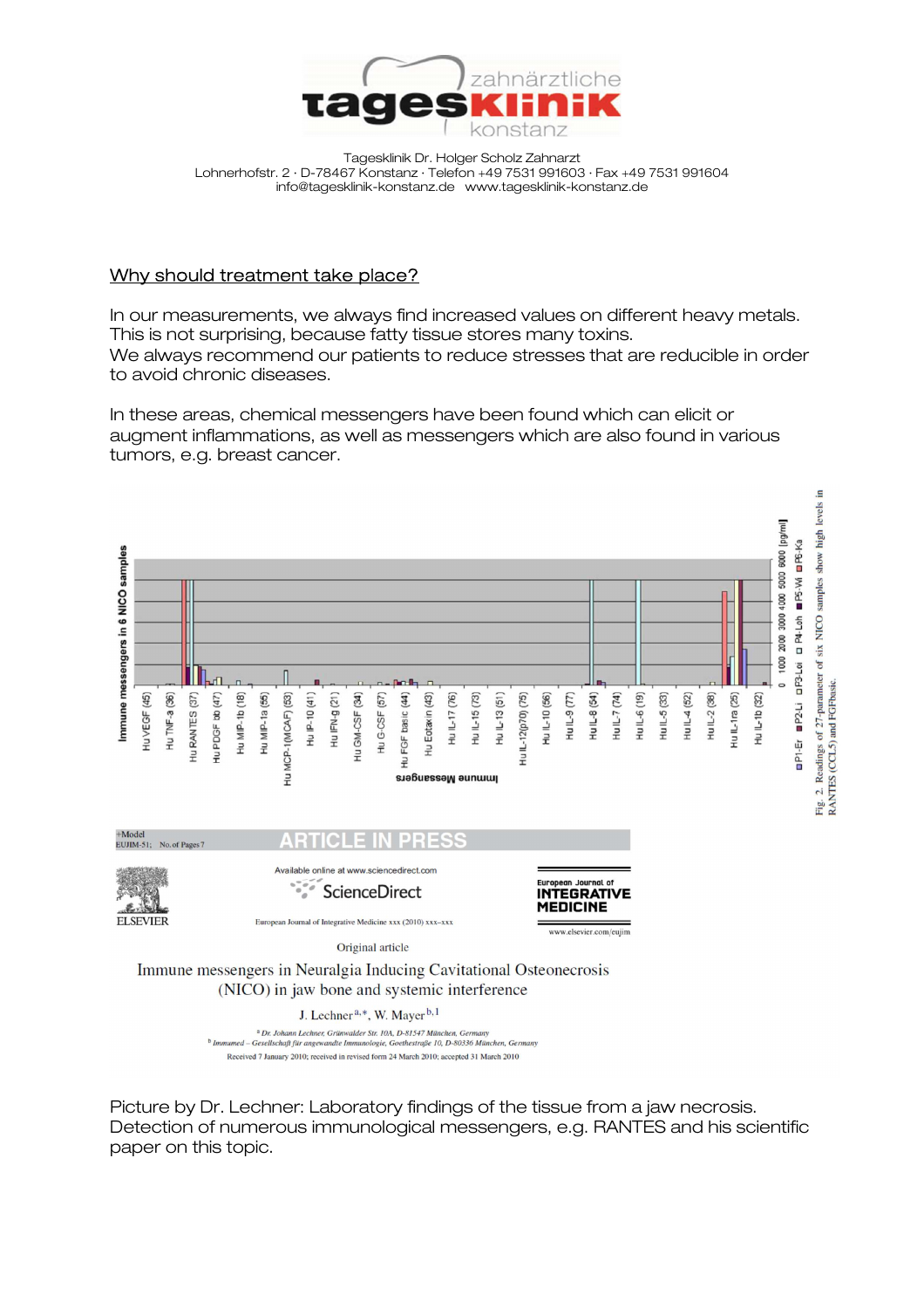

### What is the treatment?

We open these areas minimally invasive with ultrasonic instruments (piezotechnology). This allows us to open the bone without destroying living bone cells by overheating (as with rotating instruments). We gain access to the pathological jaw region by placing a small window in the outer shell of the bone (corticalis) using thin ultrasonic sections.



Picture: Acces to the pathologically altered bone by a small "window" in the bone

The pathologically altered bone, which is usually very soft to muddy, is then removed with hand- and non-cutting piezo-instruments. The mechanical cleaning is done until we reach healthy bone structures (optical and tactile control) and in the blood no fat bubbles are visible.



Picutre: Fatty bubbles in the blood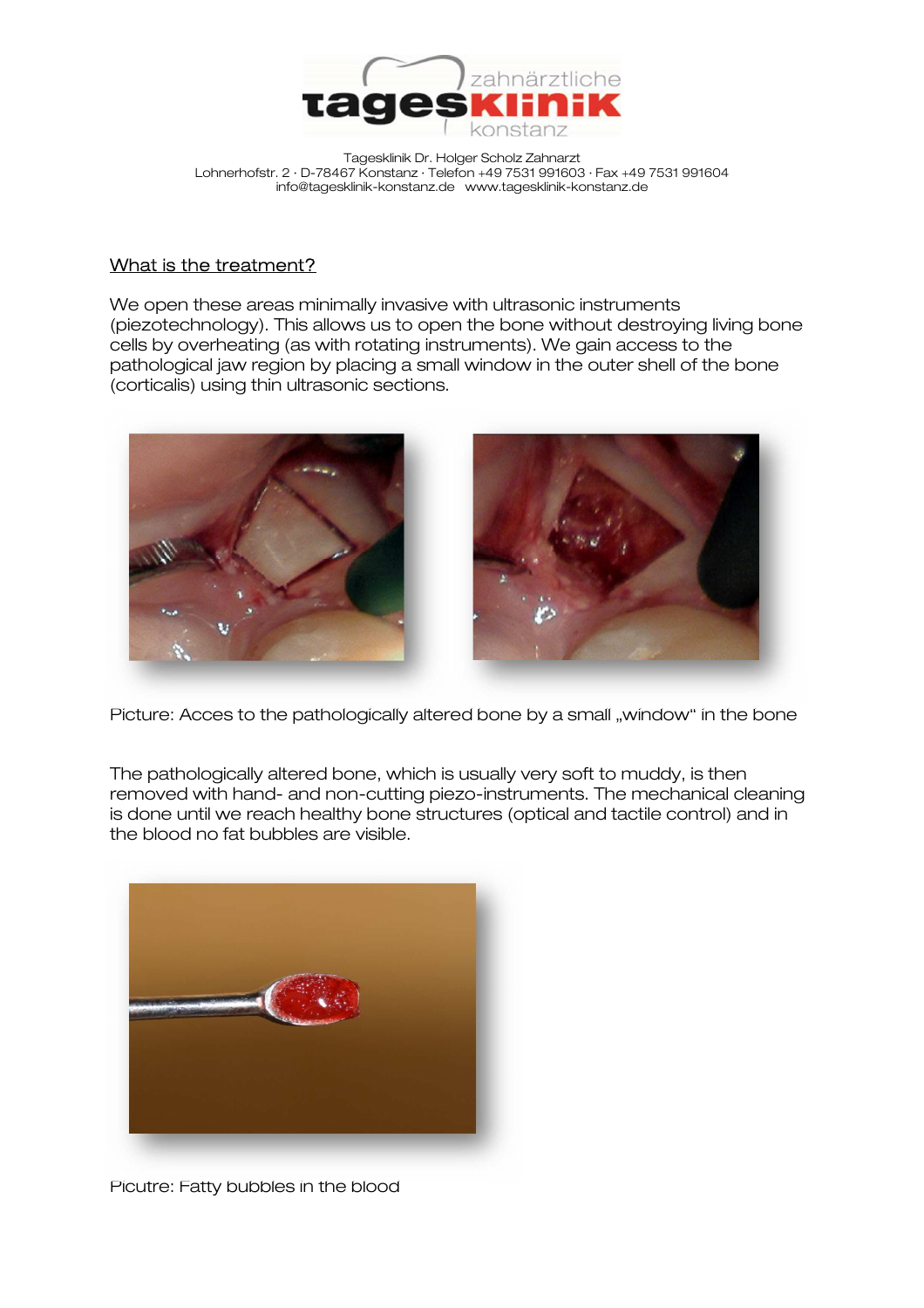

We then rinse the operation area with procaine and selenium. The procaine has anti-inflammatory, blood circulation and further neural therapeutic effects. Selenium is antibacterial and binds toxic heavy metals.

Then the area is disinfected with ozone. Ozone has a very high efficiency without burdening the rest of the organism so that side effects are not to be expected.

Finally, the bone is replenished with healing-promoting portions of the patient's own blood (we take off some blood immediately before the operation): the socalled PRF, containing fibrin, growth factors, stem cells and leukocytes. The whole area is then covered with a matrix of PRF and re-sewn.



Picture: Filling of the cavitation with PRF

## Do I get medication?

We recommend giving a single-shot (single dose) of an antibiotic and an inflammatory inhibitor before taking the blood. By administering directly into the blood we bypass the gastrointestinal tract and avoid so many side effects.

In addition, we have a special protocol of dietary supplements (vitamins D3, K2, C, magnesium, zinc, chlorella, omega-3 fatty acids, enzymes) that should be taken 4 weeks before and 4 weeks after surgery (Immun Booster Protocol)

Finally, our patients are given a special infusion developed by the well-known environmental physician Dr. Joachim Mutter especially for this application (vitamins, minerals, amino acids), which should further optimize the healing.

During the operation you get an infusion with vitamin C and magnesium.